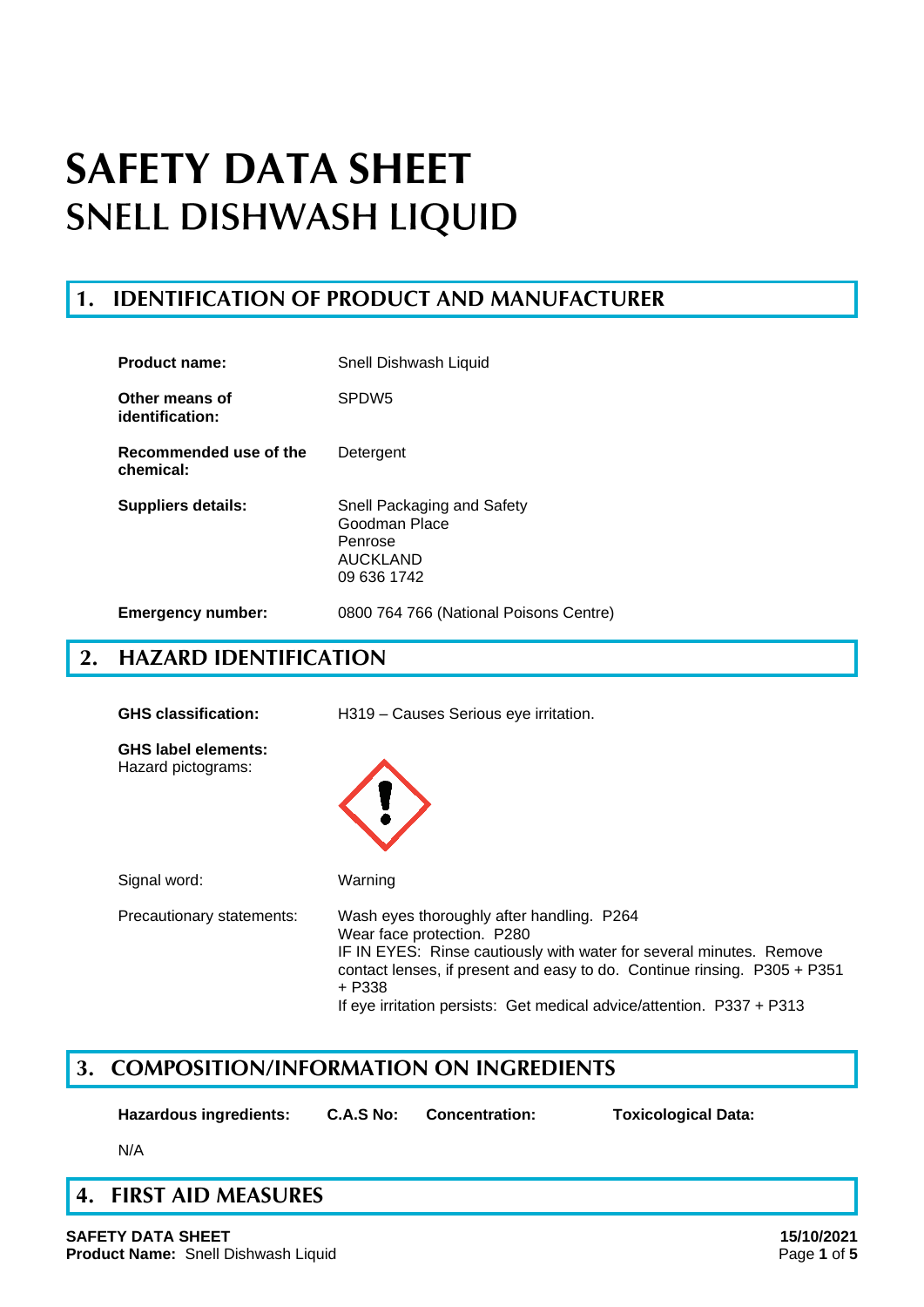**After contact with the eyes:** Immediately rinse eyes with running water for at least 15 minutes. Seek medical attention if irritation persists.

**Ingestion:** Seek immediate medical attention. If conscious, give 3-4 glasses of milk (or if unavailable, water) DO NOT INDUCE VOMITING.

### **5. FIRE FIGHTING MEASURES**

**Extinguishing media: Suitable:** All

**Special Fire Fighting Procedures:** This product not is flammable.

**Unusual Fire and Explosion Hazards:**

Hazardous Product of combustion: Toxic organic vapours, amines and oxides of carbon and nitrogen and hydrogen chloride

### **6. ACCIDENTAL RELEASE MEASURES**

**Spills:** Wear appropriate protective equipment and respirator where mists or vapours of unknown concentrations may be generated

**Large Spills:** Do not allow the product to enter drains or waterways. Remove leaking containers to a detached area. Bund spill area and recover, consider recycling. Absorb spilled product with inert material (e.g. sand, earth etc.).

Floors may become slippery. NB vigorous flushing may generate copious foam.

**Disposal:** Dispose of waste to an approved waste disposal facility.

**Cleaning of equipment:** Clean with water.

#### $\overline{7}$ . **HANDLING AND STORAGE**

**Handling:** Measures to prevent fire and explosion: No special measures required. Avoid eye contact.

**Storage:** Do not contaminate drinking water, food or feed by storage or disposal.

#### **EXPOSURE CONTROLS/PERSONAL PROTECTION** 8.

**Ventilation:** In processes where mists or vapours may be generated, proper ventilation must be provided in accordance with good ventilation practices.

#### **Personal Protective Equipment** Eye Protection: Safety glasses/goggles Hand Protection: N/A Skin and Body Protection: N/A

**SAFETY DATA SHEET 15/10/2021 Product Name:** Snell Dishwash Liquid **Page 2** of **5** and **Page 2** of **5**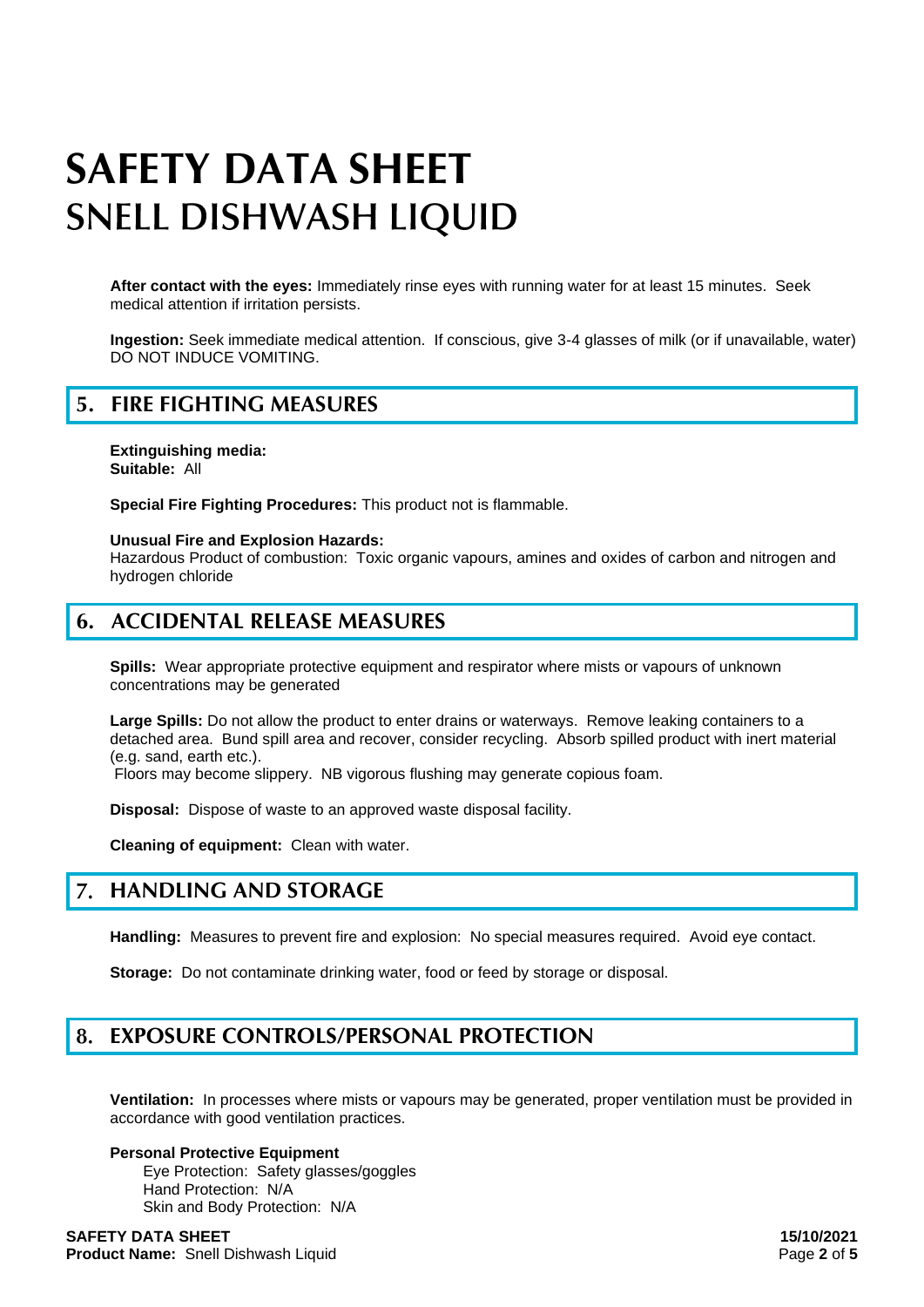### **PHYSICAL AND CHEMICAL PROPERTIES**

| Form:                            | Liquid |
|----------------------------------|--------|
| Colour:                          | Yellow |
| Odour:                           | Lemon  |
| <b>Boiling Point (degree c):</b> | 100°C  |
| Flash Point (degree c):          | N/D    |
| Max, % Volatile:                 | N/D    |
| Density at 20 degree c, g/ml:    | N/D    |
| <b>Solubility in Water:</b>      | 100%   |
| :bH                              | 7      |

## **10. STABILITY AND REACTIVITY**

**Stability:** Stable under normal operating conditions

**Materials to Avoid:** N/D

**Hazardous Decomposition Products:** N/A

**Dangerous Reactions:** None

#### **TOXICOLOGICAL INFORMATION** 11.

| <b>Health Effects:</b>        | Swallowed: Harmful if swallowed<br>Eye: Irritant<br>Skin: N/A<br>Inhaled: Irritating if inhaled. |
|-------------------------------|--------------------------------------------------------------------------------------------------|
| <b>Acute oral Toxicity:</b>   | N/D                                                                                              |
| <b>Acute Dermal Toxicity:</b> | N/D                                                                                              |
| <b>Skin Irritation:</b>       | Wash contaminated area for 15 minutes; if irritation persists consult a<br>doctor.               |
| Eye Irritation:               | Flush well with water for 15 minutes, then consult a doctor.                                     |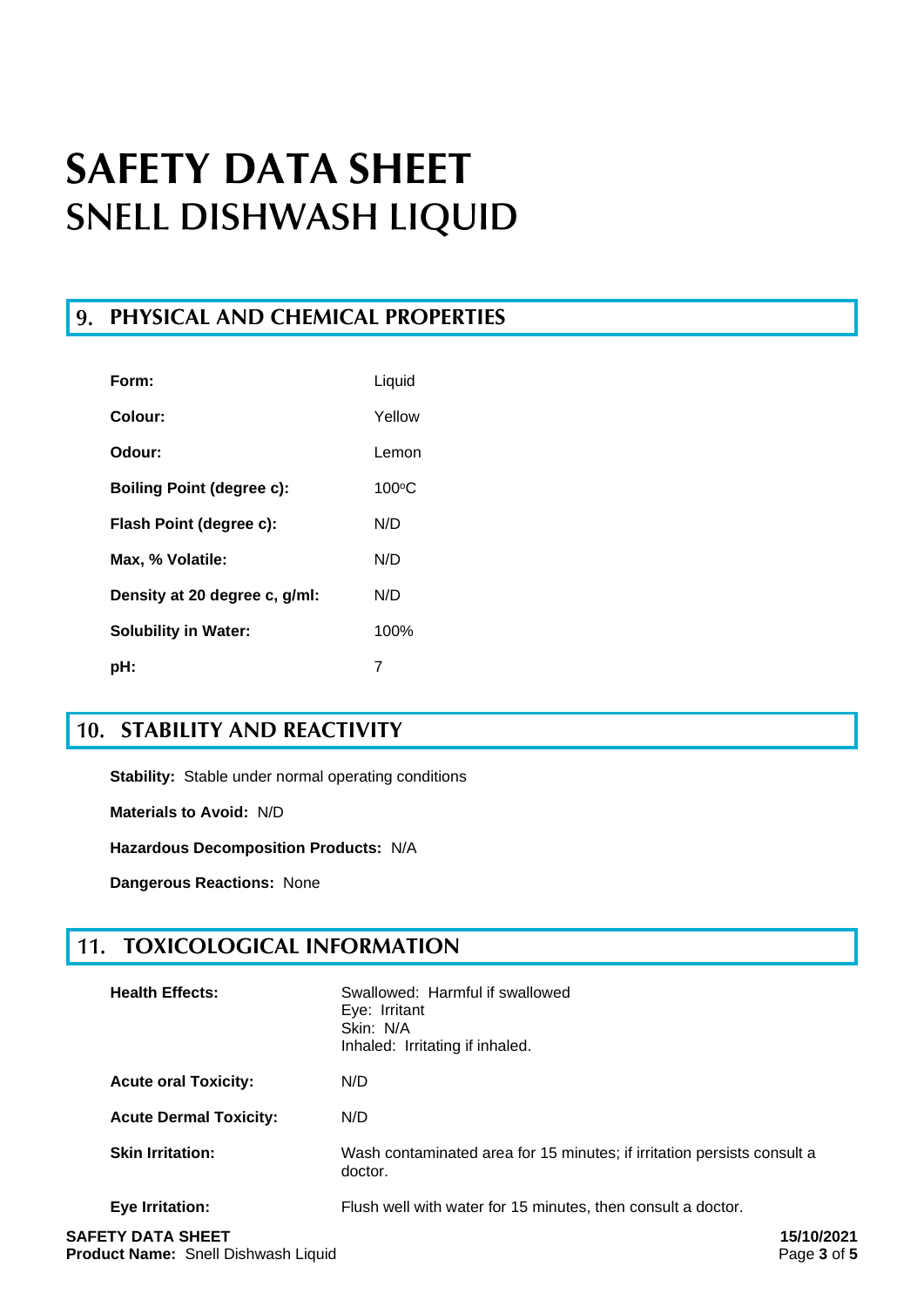**Sensitisation:** N/D

#### $12.$ **ECOLOGICAL INFORMATION**

**Aquatic Toxicity:** N/A **Avian Toxicity:** N/A

#### 13. **DISPOSAL CONSIDERATIONS**

- **1.** Dispose of waste to an approved waste disposal facility.
- **2.** Disposal of empty container: Triple rinse then send to the local council approved recycling facility.
- **3.** Disposal of packaging: Send to the local council approved recycling facility.

#### **TRANSPORT REGULATIONS** 14.

| <b>U.N Number:</b>           | N/A. |
|------------------------------|------|
| Hazchem code:                | N/A. |
| <b>Proper Shipping Name:</b> | N/A  |
| <b>Packing Group:</b>        | N/A  |
| Dangerous Goods Class:       | N/A. |

#### **REGULATORY INFORMATION** 15.

| <b>EPA Approval Code:</b>    | HSR002530                                                 |                                                  |
|------------------------------|-----------------------------------------------------------|--------------------------------------------------|
| <b>Group Standard:</b>       | Cleaning products (Subsidiary Hazard) Group Standard 2006 |                                                  |
| <b>HSNO Classifications:</b> | Subclass 6.4 Category A                                   | Substances that are irritating to ocular tissue. |
| Labelling:                   | Caution – Keep out of reach of children.                  |                                                  |

### **16. OTHER INFORMATION**